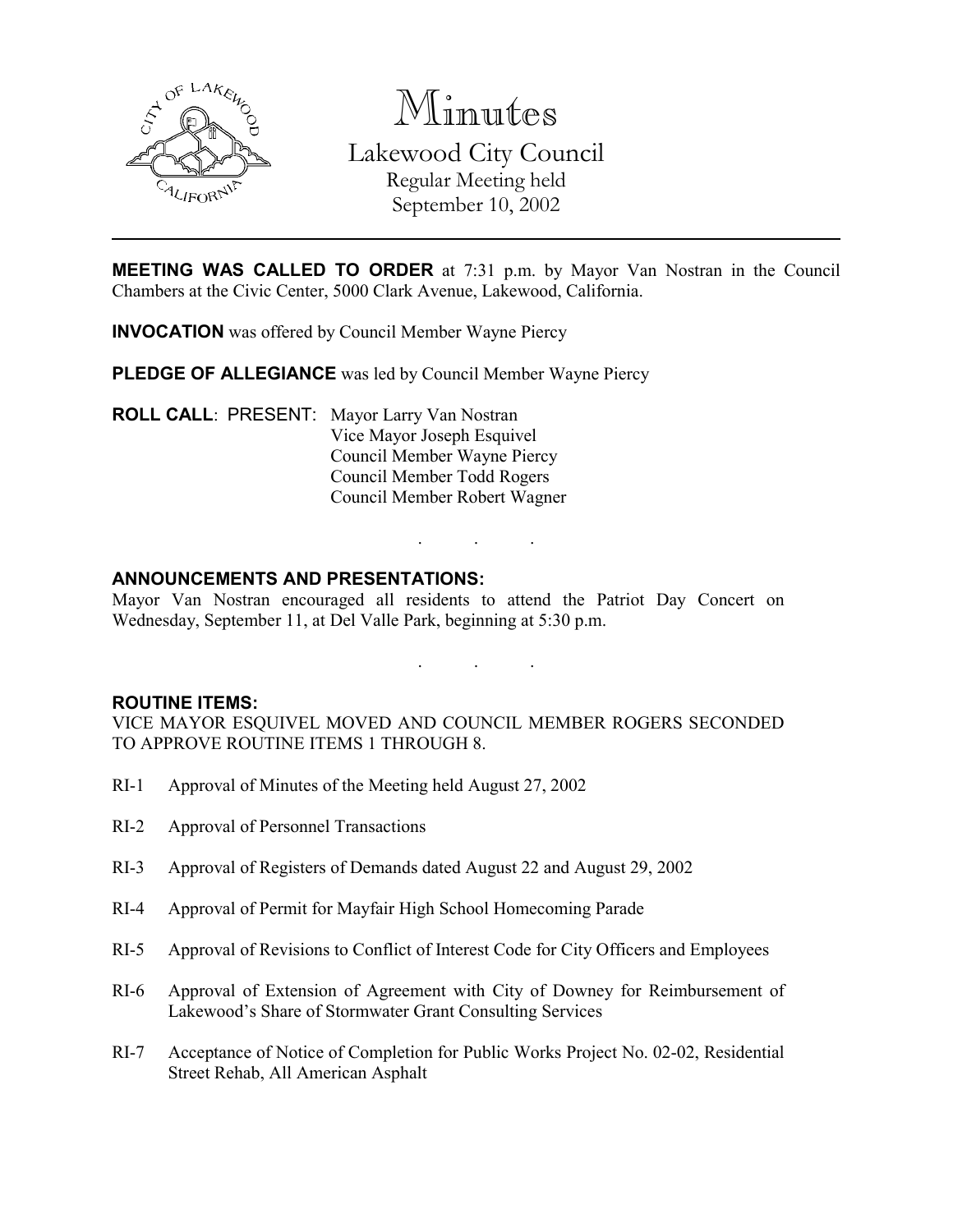City Council Minutes September 10, 2002 Page 2

#### ROUTINE ITEMS: Continued

RI-8 RESOLUTION NO. 2002-71; A RESOLUTION OF THE CITY COUNCIL OF THE CITY OF LAKEWOOD AUTHORIZING THE CITY OF LAKEWOOD TO APPLY FOR FUNDING FROM THE CALIFORNIA ENERGY COMMISSION FOR BATTERY BACKUP SYSTEMS OPERATING WITH LIGHT EMITTING DIODE TRAFFIC SIGNALS

UPON ROLL CALL VOTE, THE MOTION WAS APPROVED:

AYES: COUNCIL MEMBERS: Rogers, Esquivel, Piercy, Wagner and Van Nostran NAYS: COUNCIL MEMBERS: None

## 1.1 • AMENDMENT TO THE GENERAL PLAN PERTAINING TO THE HOUSING ELEMENT AND RELATED NEGATIVE DECLARATION

. . .

The Director of Community Development, Chuck Ebner, gave a brief oral presentation based on the memorandum in the agenda and stated the Housing Element of the General Plan had been updated to bring it into conformity with current State law. Upon review by the State Department of Housing and Community Development (HCD), several revisions had been suggested. He covered the three new areas of the plan: 1) a new State law that required cities to analyze potential and actual constraints upon the development, maintenance and improvement of housing for persons with disabilities; 2) a density bonus program to provide an incentive for the development of affordable housing; and 3) a program that makes a commitment to amending the zoning code to allow an emergency/homeless shelter in a particular zone or zones. He cited a letter received from HCD which stated that if the three recommendations were incorporated into the Housing Element, it would receive State certification. He noted the importance of State certification in determining the legal adequacy of the City's General Plan. He concluded by stating that it was the recommendation of the Planning and Environment Commission that the City Council adopt the revised Housing Element of the General Plan, dated August 22, 2002, and the related Negative Declaration.

RESOLUTION NO. 2002-72; A RESOLUTION OF THE CITY COUNCIL OF THE CITY OF LAKEWOOD AMENDING THE GENERAL PLAN BY ADOPTING THE CITY OF LAKEWOOD HOUSING ELEMENT UPDATE, AUGUST 22, 2002

Mayor Van Nostran opened the public hearing at 7:39 p.m. and called for anyone in the audience wishing to address the City Council on this matter. There was no response.

MAYOR VAN NOSTRAN MOVED AND COUNCIL MEMBER PIERCY SECONDED TO ADOPT RESOLUTION NO. 2002-72.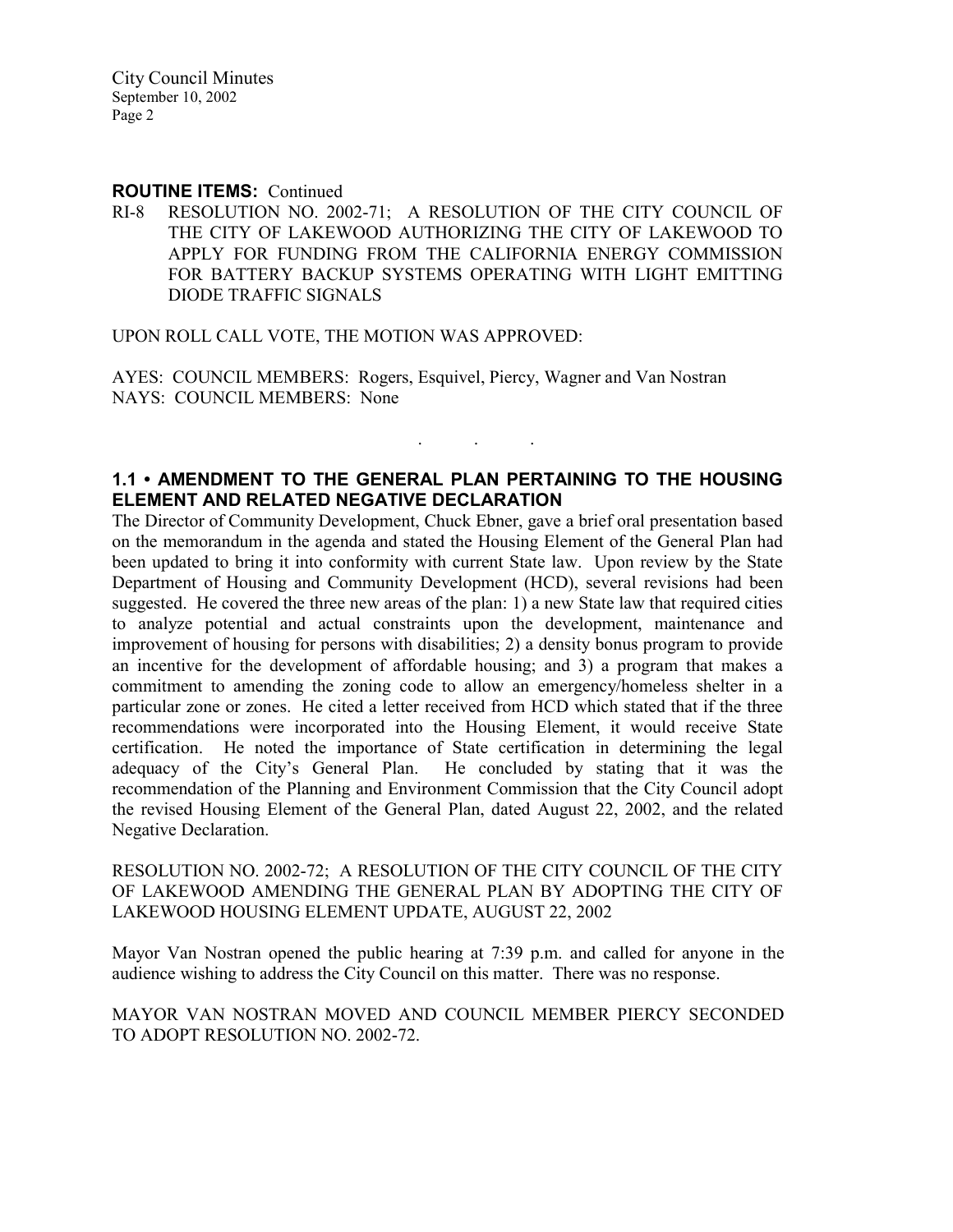## 1.1 • AMENDMENT TO THE GENERAL PLAN PERTAINING TO THE HOUSING ELEMENT AND RELATED NEGATIVE DECLARATION - Continued

Council Member Wagner stated that he had a problem with the HCD requirement for emergency shelter for the homeless, as it had yet to be shown that Lakewood had ever experienced any problem in that area. He expressed concern that providing zoned areas where emergency shelters could be located might invite in someone wishing to establish such a shelter for homeless individuals from outlying areas. He stated that such a requirement was not found in State law and that by demanding the City amend its Housing Element to include such a provision, the HCD was overstepping their bounds and he could not support that amendment to the Housing Element.

COUNCIL MEMBER WAGNER MOVED THAT THE HOUSING ELEMENT LANGUAGE CONCERNING EMERGENCY SHELTERS BE MODIFIED.

COUNCIL MEMBER ROGERS SECONDED THE MOTION FOR PURPOSES OF DISCUSSION.

Council Member Wagner submitted alternate language which indicated that the City would annually re-evaluate the need for emergency shelter and adopt zoning changes if a need was demonstrated.

Council Member Piercy inquired if the alternate language had been reviewed by either staff or the Planning and Environment Commission. Council Member Wagner responded that it had not. Council Member Piercy stated that while he agreed with Council Member Wagner's intent, since no problem had been shown to exist, he felt it was important to bring the Housing Element into compliance and he could not support the amendment.

Council Member Rogers determined from the Community Development Director that similar language had been submitted to HCD but had been found unacceptable. Mr. Ebner related that staff had made every effort to demonstrate to HCD that there was no emergency shelter need in the City of Lakewood. Mr. Ebner noted that the amendment favored by HCD committed the City to reviewing, within the next two years, the issue of zone regulations to find an appropriate zone for emergency shelters.

Council Member Wagner suggested that with help from the City's State legislators, the Housing Element could be certified with the alternate language.

City Attorney John S. Todd stated that the City would only be committed to studying the issue; and that any future change in zoning requirements would have to go through the normal hearing process.

Mr. Ebner noted that the Housing Element was a policy document and that the emergency shelter provision was a goal, rather than a requirement.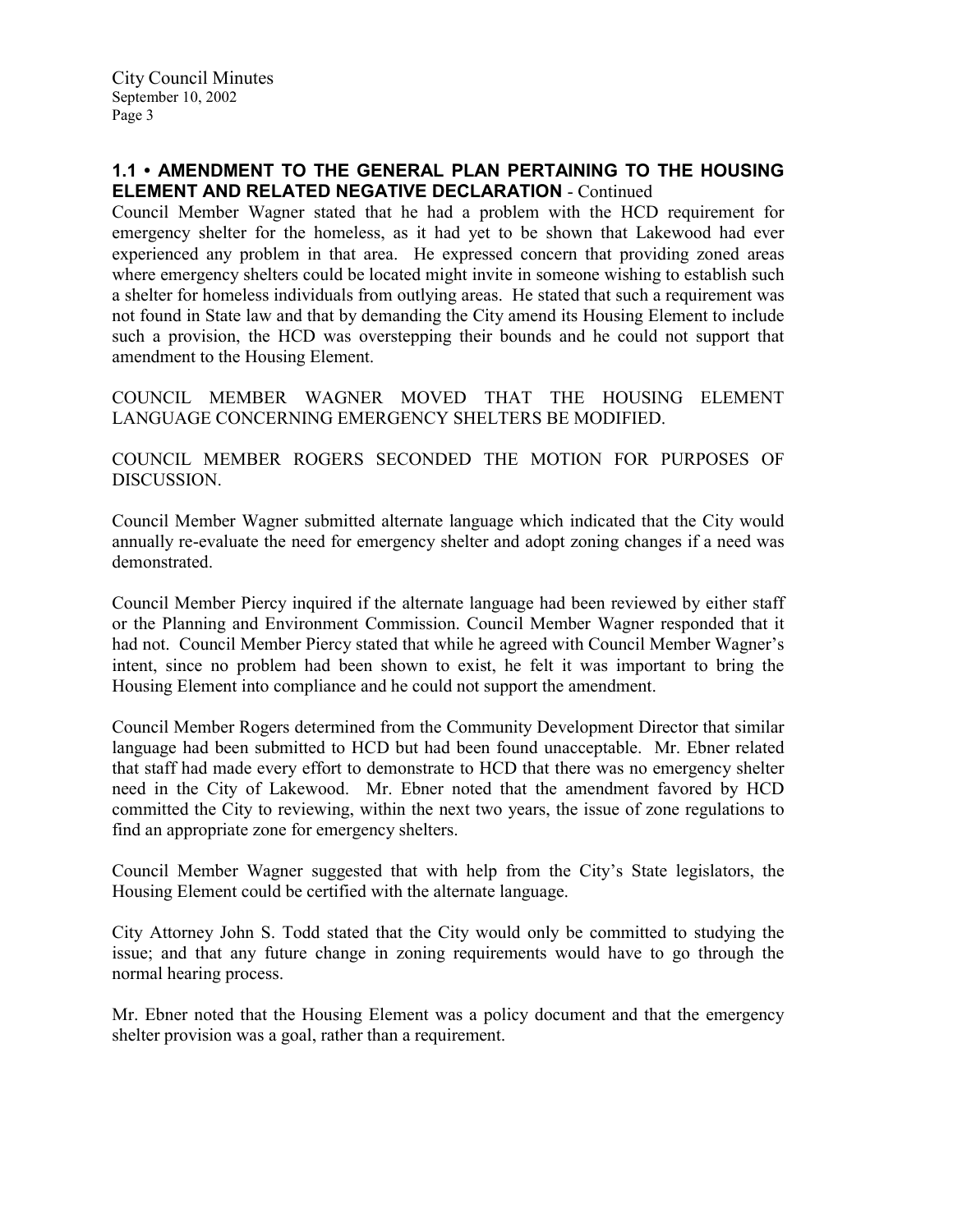. . .

# 1.1 • AMENDMENT TO THE GENERAL PLAN PERTAINING TO THE HOUSING ELEMENT AND RELATED NEGATIVE DECLARATION - Continued

Council Member Rogers stated that although he also agreed with Council Member Wagner that the emergency shelter provision was unnecessary at this time, he had been convinced of the need for an HCD-certified Housing Element as part of a State-approved General Plan. He noted that a number of the cities surrounding Lakewood had been required to adopt similar language without having the effect of inviting in the homeless from other areas. He stated that he would support efforts to change the requirements being imposed by HCD and noted that the City had a two-year window in which to seek legislative relief.

VICE MAYOR ESQUIVEL CALLED FOR THE QUESTION ON THE SUB-MOTION TO AMEND. UPON ROLL CALL VOTE, THE MOTION FAILED:

AYES: COUNCIL MEMBERS: Wagner NAYS: COUNCIL MEMBERS: Rogers, Esquivel, Piercy and Van Nostran

Council Member Wagner stated that since two of the three were needed, he would vote a reluctant aye on the main motion.

UPON ROLL CALL VOTE, THE ORIGINAL MOTION WAS APPROVED:

AYES: COUNCIL MEMBERS: Rogers, Esquivel, Piercy, Wagner and Van Nostran NAYS: COUNCIL MEMBERS: None

### 1.2 • CONSOLIDATED ANNUAL PERFORMANCE AND EVALUATION REPORT

The Community Development Director gave a brief oral presentation based on the memorandum in the agenda and reported that the Community Development Block Grant required the submission of an annual performance report. The Consolidated Annual Performance and Evaluation Report (CAPER) summarized accomplishments during the previous program year. It was the recommendation of staff that the City Council hold a public hearing to receive input from citizens on the CAPER and to direct staff to consider and submit to the local Office of Housing and Urban Development (HUD) any comments received throughout the comment period.

Mayor Van Nostran opened the public hearing at 8:01 p.m. and called for anyone in the audience wishing to address the City Council on this matter. There was no response.

COUNCIL MEMBER PIERCY MOVED AND VICE MAYOR ESQUIVEL SECONDED TO CLOSE THE PUBLIC HEARING AND APPROVE STAFF'S RECOMMENDATION. UPON ROLL CALL VOTE, THE MOTION WAS APPROVED:

AYES: COUNCIL MEMBERS: Rogers, Esquivel, Piercy, Wagner and Van Nostran NAYS: COUNCIL MEMBERS: None